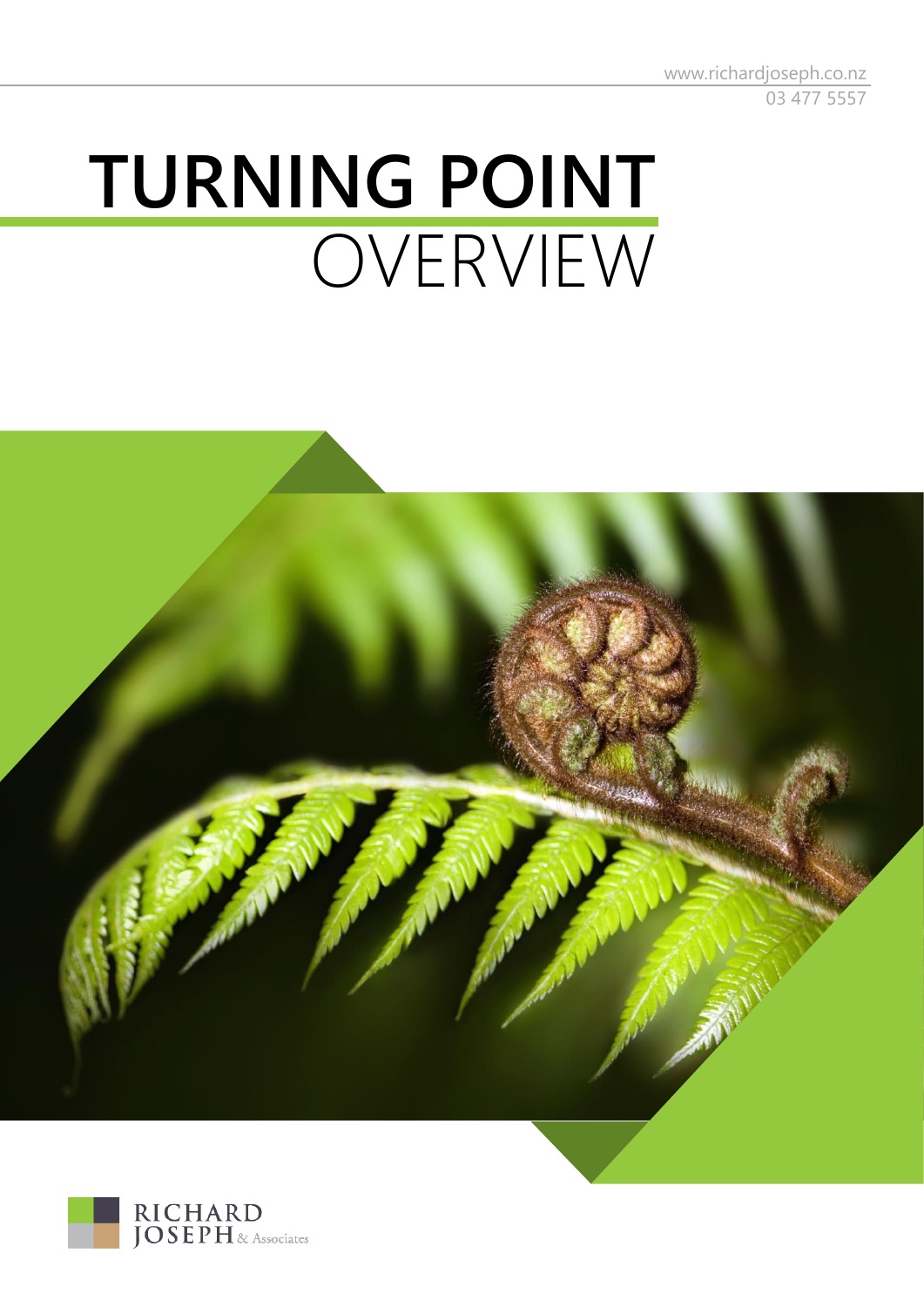# **OUR** PURPOSE HELPING ORGANISATIONS SUCCEED BY DEVELOPING THEIR PEOPLE AND TEAMS

We believe the performance of your people is key to organisational success, but that performance is just the tip of a large and complex iceberg. Performance is the outcome we all want. Performance is the part we see. But, what we don't see, and what we often don't focus on enough are the things that create outstanding performance: **leadership, culture and engagement.**

Focusing only on the product of these things, performance, is like trying to avoid an iceberg by sailing right past the tip. For it is leadership that creates the culture that leads to people being engaged – the outcome of which, is performance.

Our suite of integrated programmes aims to develop the crucial personal and interpersonal skills that are used more frequently in organisations than any others, regardless of the industry you are in.

# **TURNING POINT** THE PRINCIPLES OF POTENTIAL

Life in the 21st century is exciting, ever-changing, demanding and filled with uncertainty. Turning Point provides a framework to thrive in this complex environment by developing *robust individuals.* Turning Point positions people for change by developing individuals who have the ability, confidence and belief to effectively deal with the challenges life sends their way on the one hand and to be the best version of themselves that they can be in relation to the key roles they have in their lives, on the other.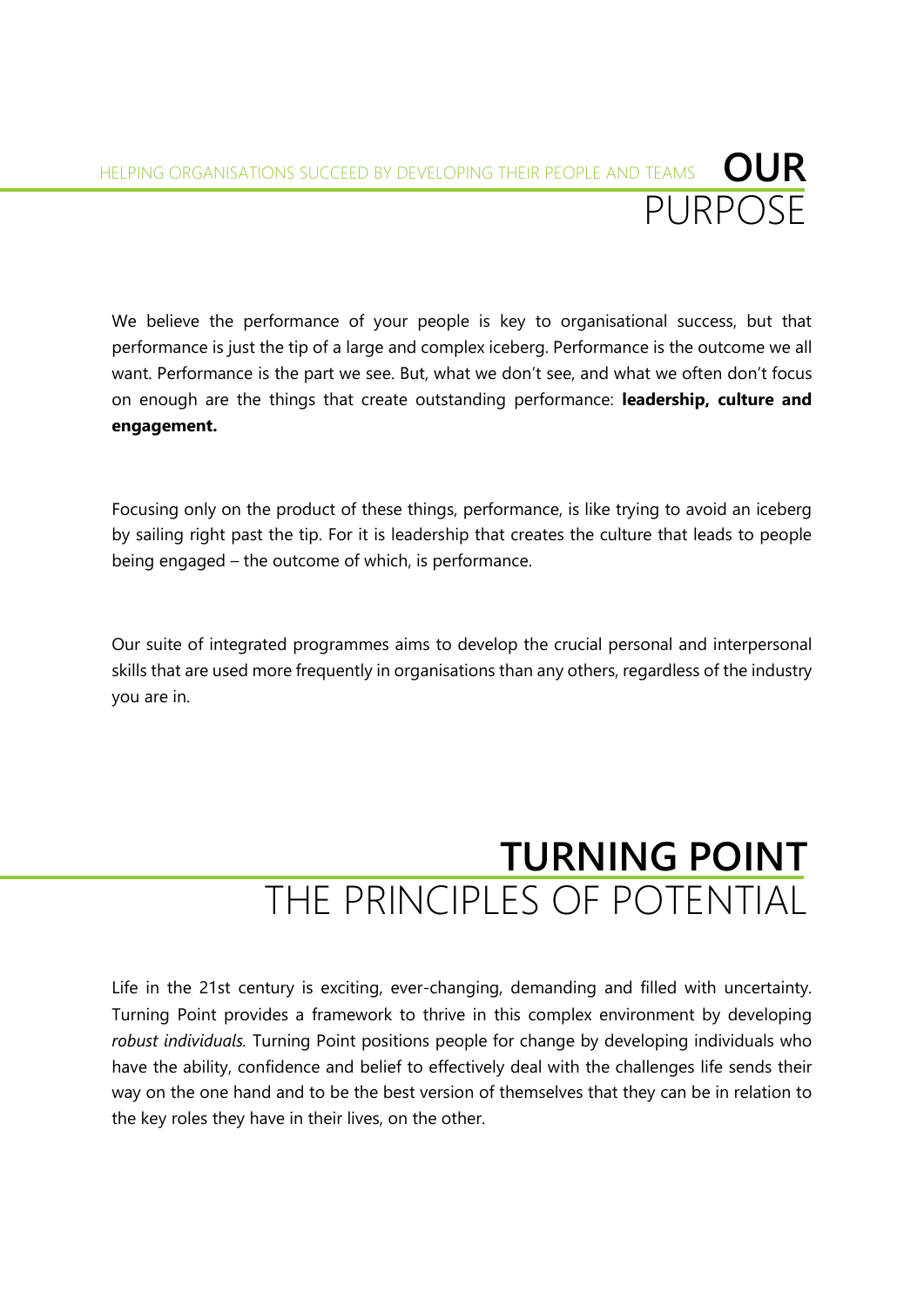# **TURNING POINT** THE PRINCIPLES OF POTENTIAL

Turning Point is popular as a course for emerging leaders but is also a strong foundational course which clients use to boost the uptake of, engagement in, and implementation of, various in-house programmes or initiatives.

For example:

- It provides a strong base for an innovation programme as it:
	- helps people to overcome fear of change and fear of failure
	- encourages them to challenge their current paradigm/s
	- teaches them to look at problems from different angles / think outside the box
	- shows them the benefits of being pro-active and solution-focused
- It has been used as support for a change programme because, as well as the features described above, it:
	- shows people the benefit of being present- and future-focused as opposed to living in or longing for the past
	- promotes the importance of personal responsibility and the wastefulness of blame
- It is an effective base programme for cultural change. As culture is a result of collective behaviour, and collective behaviour is individual behaviour multiplied, Turning Point positions people to:
	- make sustainable, positive behavioural change
	- be receptive to the new behaviours and new ways of working that the organisation is wanting to see
	- gives them the space and skills to become more self-aware and self-reflective
	- provides the knowledge and tools to change any unhelpful or unproductive behaviours they have identified
- It is used to assist in the implementation of a workplace wellbeing programme, due to:
	- a focus on personal responsibility
	- helping people understand the different types of energy we need to succeed at work and in life
	- explaining how the body makes physical energy
	- identifying the beliefs that can be at the heart of why, how and where we waste our reserves of energy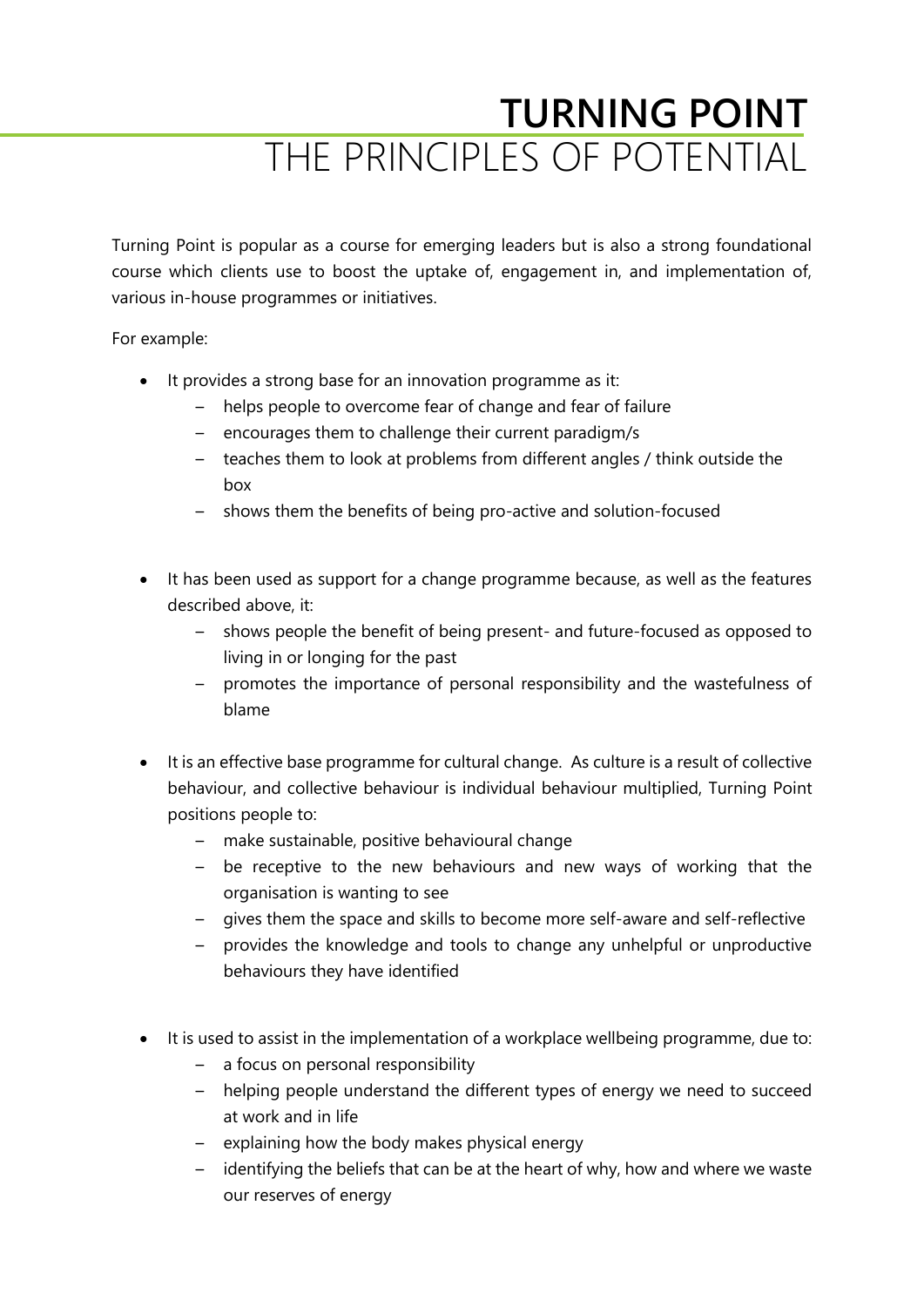# HOW DOES IT WORK?

Traditionally personal development has focused on achieving goals without focusing on the individual. We work from the premise that if you focus on yourself first, building on and strengthening your capability, while becoming aware of what can prevent you from achieving your desired outcomes, the chances are much greater that you will succeed.

**OUR**

APPROACH

### TURNING POINT CHALLENGES PEOPLE TO:



Practise working smarter, not harder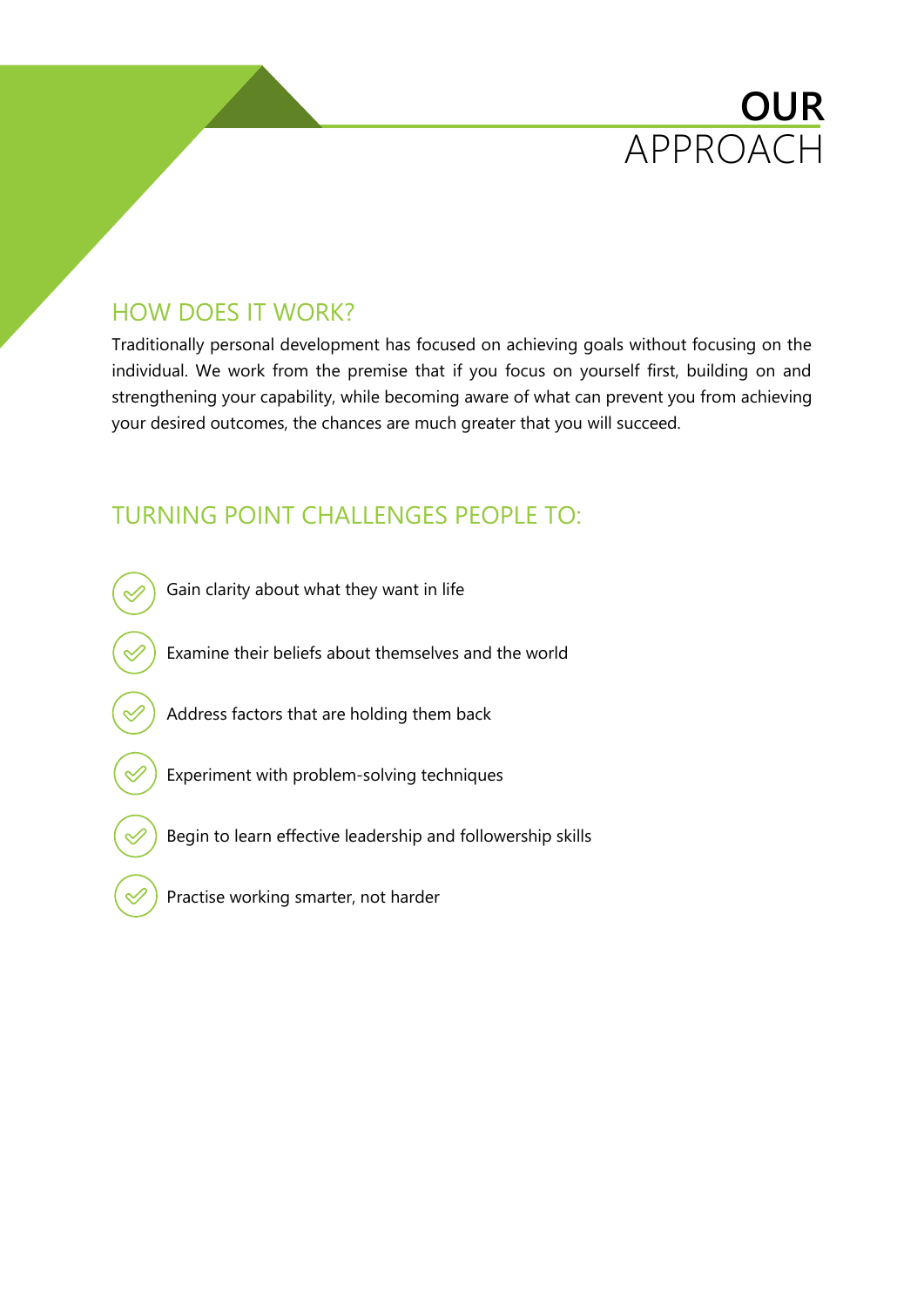

# PROGRAMME APPROACH

The development journey includes several types of learning:

| <b>Knowledge</b>    | To provide you with an awareness and understanding of theories,<br>concepts and models relevant to each topic |
|---------------------|---------------------------------------------------------------------------------------------------------------|
|                     | <b>Observations</b>   To work through scenarios as a group and discuss appropriate                            |
|                     | responses, get feedback and develop a deeper understanding of the                                             |
|                     | topic.                                                                                                        |
|                     |                                                                                                               |
| <b>Tool Box</b>     | Begin building a box of tools that can be used in everyday life.                                              |
| <b>Experiential</b> | 'Learning by doing' through a series of practical activities that mimic                                       |
| <b>Learning</b>     | real-life challenges, where participants experience scenarios relevant to                                     |
|                     | self-awareness, self-management, teamwork, competition and strategy.                                          |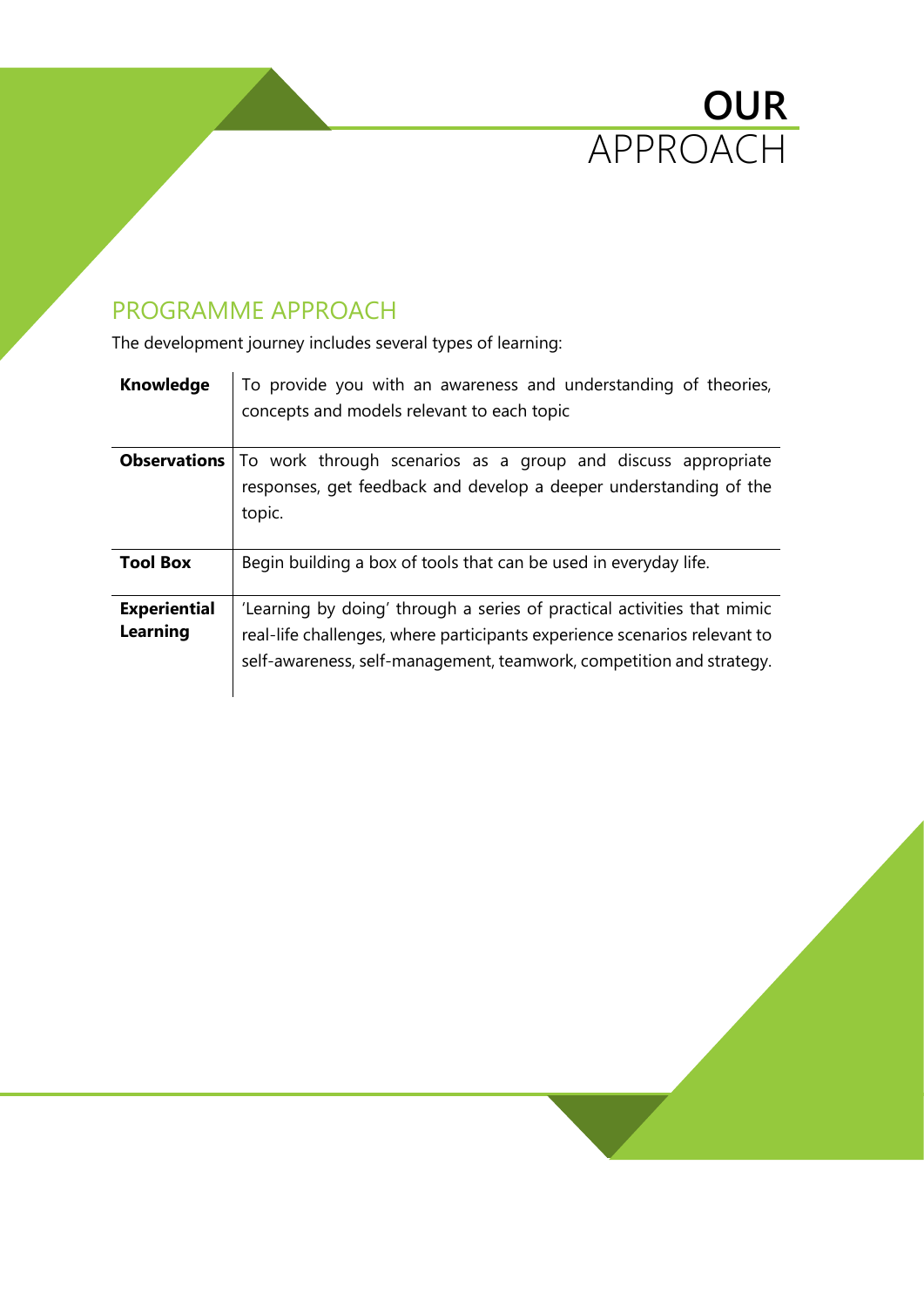

Turning Point is popular as a course for emerging leaders but is also a strong foundational course which clients use to boost the uptake of, engagement in, and implementation of, various in-house programmes or initiatives.

### What participants can expect

Our public courses are held over three-days at The Dunedin Club in Melville St, one of Dunedin's historic landmarks. Alternatively, we can run Turning Point in-house, depending on your organisation's needs.

### There are 5 modules which fit into 4 broad categories:

What has been, or still is, holding me back from professional and personal fulfilment and/or achieving particular goals I have set myself?

What is important to me looking forward? What changes do I need to make to bring this about?

How do I look after my personal wellbeing so I can be my best self every day?

> How do I build a strong platform for successful change?

Throughout these three days practical activities punctuate the course and allow participants to experience the learnings rather than just hear about or read them. This also provides participants with the opportunity to experience what effective team-problem-solving looks like and what role they can play in finding creative solutions to complex problems.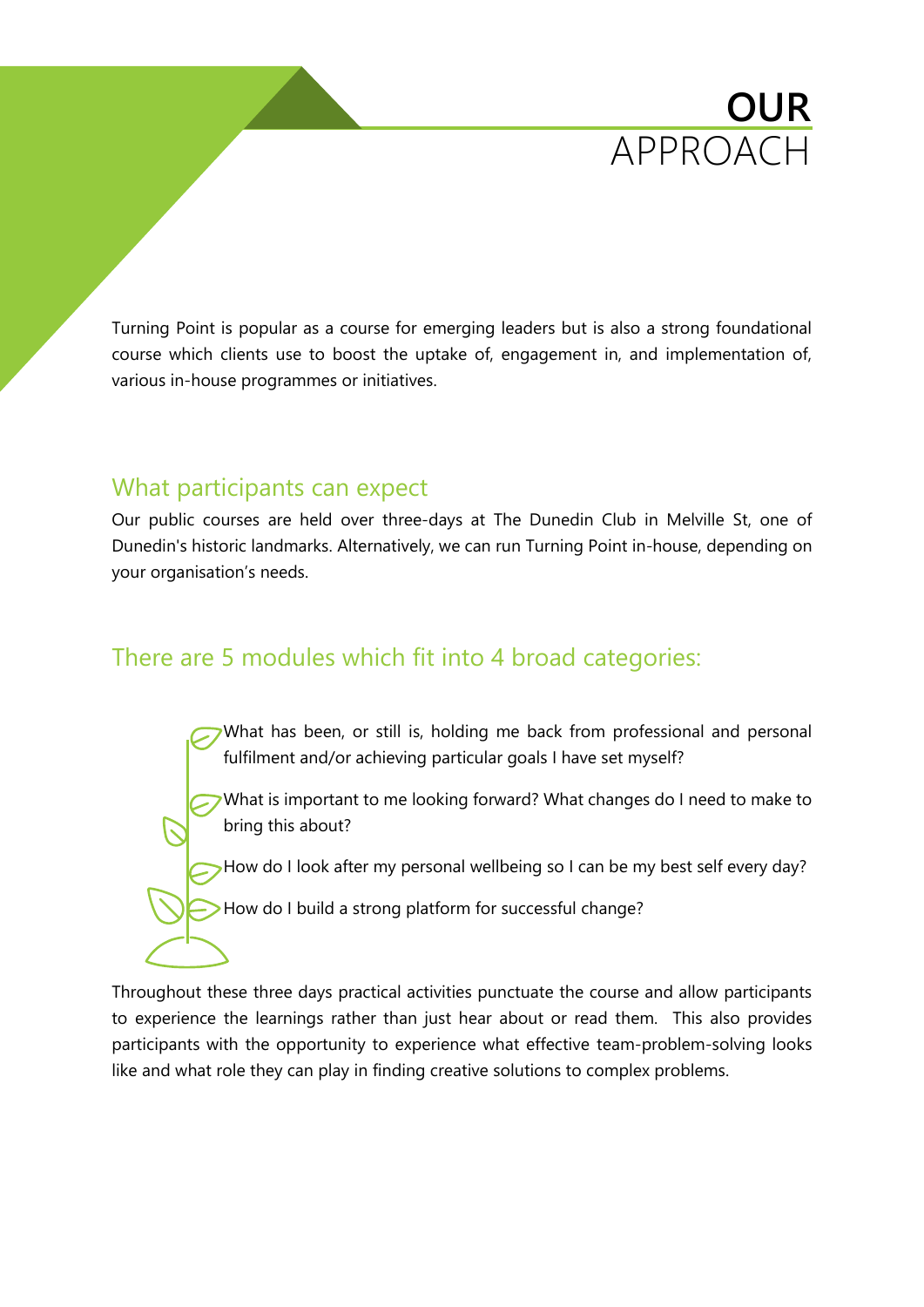# **TURNING POINT** MODULES

#### Module 1 – Foundation

*Gets people in the right mindset to grow*

- Don't let your comfort zone become your prison.
- Growth requires courage
- Knowing is NOT the same as doing

#### Module 2 – Inhibitors

*Uncovers the internal blocks that are holding people back*

- What's really driving your behaviour?
- Are your beliefs limiting you?
- Do you control your emotions, or do they control you?
- Don't think outside the box, think like there is no box.

#### Module 3 – Allies

*Builds people's personal resources and inner drive*

- What truly matters to you?
- How do you define success?
- Are you living by your values or for other people's?

#### Module 4 – Self-Management

*Gets people to think proactively and take control of their wellbeing*

- Are you maximising your power of choice or frittering it away?
- Are you diminishing or expanding your life and work options?
- Do you blindly react or consciously respond?
- Work smarter, not harder.

#### Module 5 – Successful Change

*People make a solid, detailed plan for change*

- Getting from knowing to doing
- Having the energy you need to live the life you want
- Maximising your strengths and support network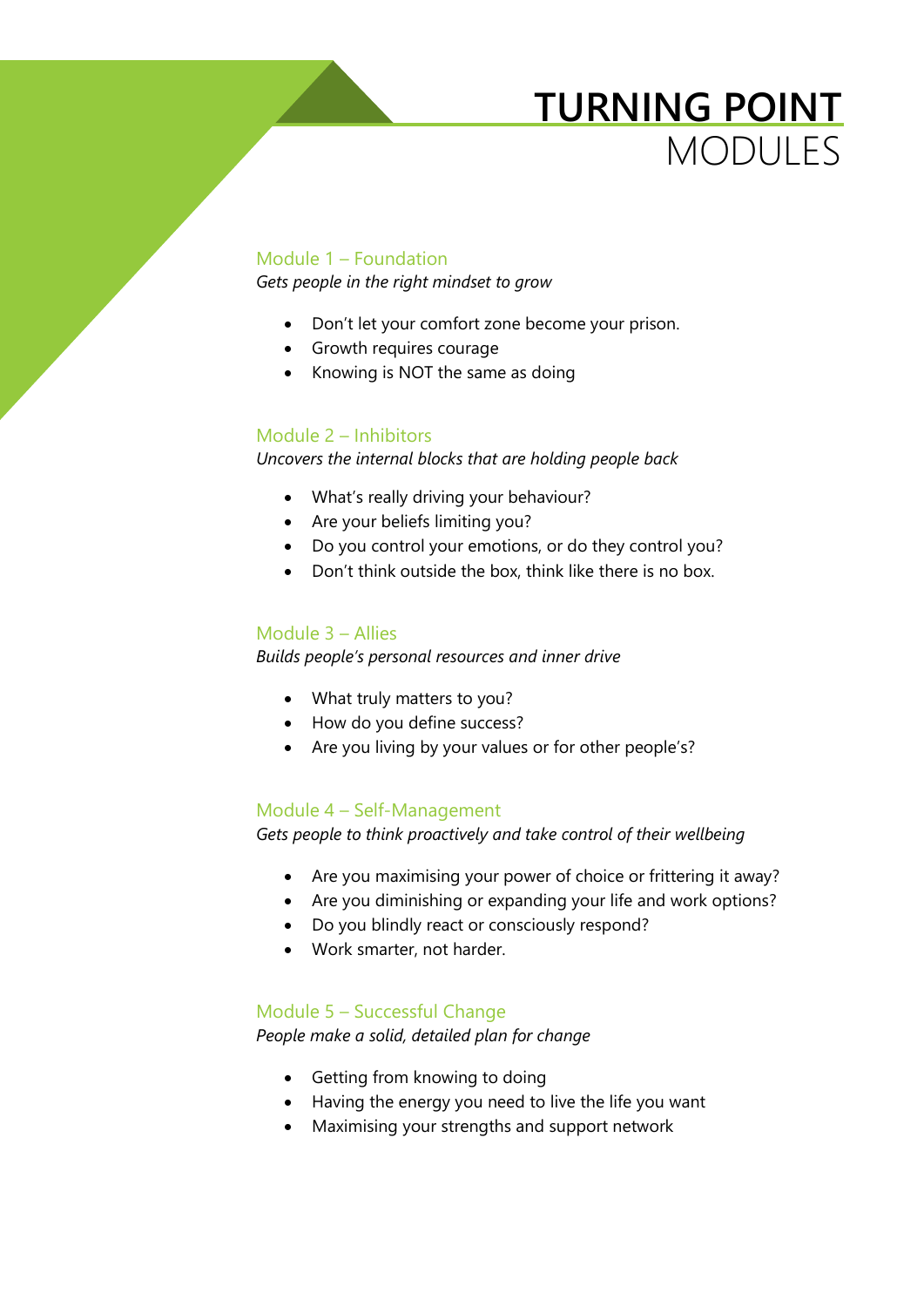# **THE** DETAILS



### Duration:

Three full days



# Investment:

NZ\$1,795 +GST per person.



### Venue:

Dunedin club, 33 Melville Street. All food and beverages are provided for the three days



# Upcoming Dates:

Please ask us about upcoming dates. Phone: 03 477 5557 Email: admin@richardjoseph.co.nz